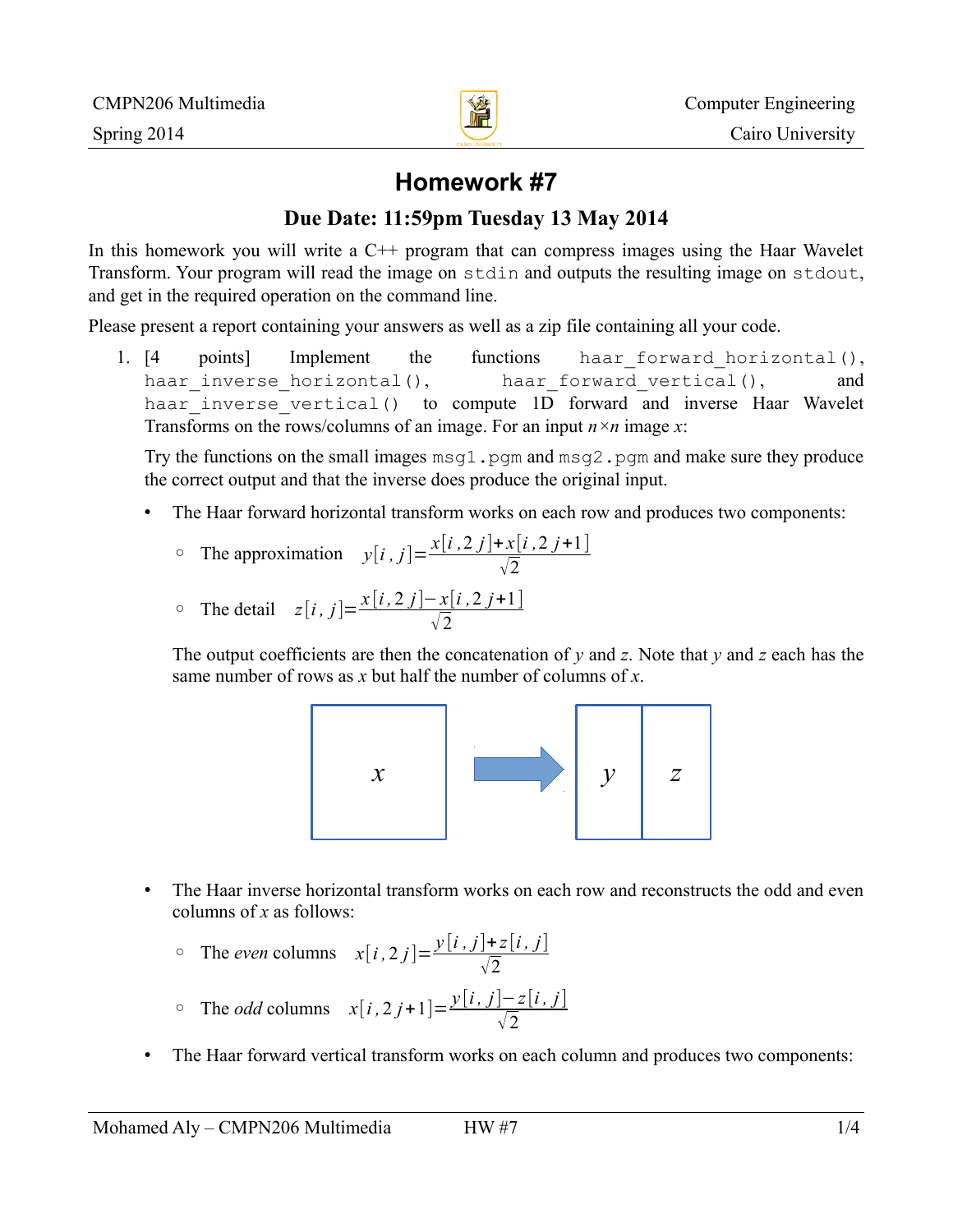- The approximation  $y[i, j] = \frac{x[2i, j] + x[2i+1, j]}{\sqrt{2}}$  $\sqrt{2}$
- The detail  $z[i, j] = \frac{x[2i, j] x[2i+1, j]}{2}$  $\sqrt{2}$

The output coefficients are then the concatenation of *y* and *z*. Note that *y* and *z* each has the same number of columns as *x* but half the number of rows of *x*.



- The Haar inverse vertical transform works on each column and reconstructs the odd and even rows of *x* as follows:
	- The *even* rows  $x[2i, j] = \frac{y[i, j] + z[i, j]}{2}$  $\sqrt{2}$
	- ∘ The *odd* rows  $x[2i+1, j] = \frac{y[i, j] z[i, j]}{z}$  $\sqrt{2}$
- 2. [2 points] Implement the functions haar\_forward()and haar\_inverse() to implement 2D forward and inverse Haar Wavelet Transforms on an image. You could implement that by first transforming in the horizontal then in the vertical, or the opposite. But make sure in the inverse you do the operations in the right sequence.

Try the functions on the small images  $msq1$ . pgm and msg2. pgm and make sure they produce the correct output and that the inverse does produce the original input.

3. [3 points] Implement the function compress haar() to compress and reconstruct an image using 2D Haar Transform. Try it on the four images (sena, sensin, earth, omaha) using different threshold values (*threshold* = 0, 0.5, 1, 10), and compute the SNR of the reconstructed image. What do you notice? Include sample output quantized images in your report.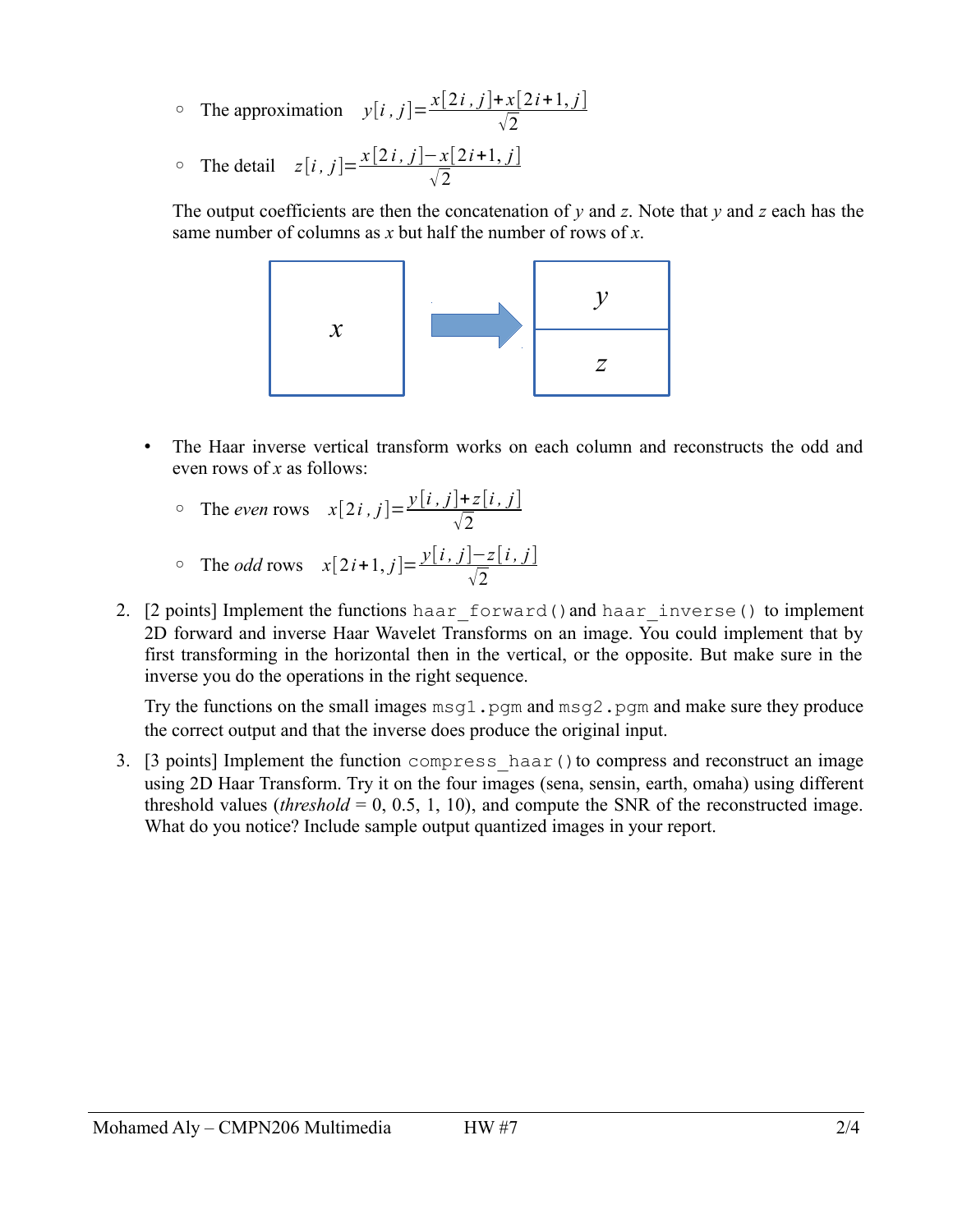#### *Command Line*

You need to modify the main file hw07.cpp to include the required functionality. Your program should be named hw06, and should be called as follows:

• To compute horizontal and vertical forward Haar transforms on an image and output the coefficients on the stdout:

./hw07 -haar1\_for dir < input.ppm

where *dir* is either "*h*" or "*v*" for horizontal or vertical, the input image is called input.ppm and the output is written to stdout. For example, to compute the forward horizontal Haar of msg1.ppm, you could run:

./hw07 -haar1 for  $h < msq1.pqm$ 

• To compute horizontal and vertical inverse Haar transforms on the coefficients and output the reconstructions on the stdout:

./hw07 -haar1\_inv dir < input.ppm

where *dir* is either "*h*" or "*v*" for horizontal or vertical, the input image is called input.ppm and the output is written to stdout. For example, to compute the inverse vertical Haar of msg1.ppm, you could run:

./hw07 -haar1\_inv v < msg1.pgm

• To compute the forward 2D Haar transform and output the result to the stdout:

./hw07 -haar2\_for < input.ppm

• To compute the inverse 2D Haar transform and output the result to the stdout:

./hw07 -haar2\_inv < input.ppm

• To compress an input image using 2D Haar Wavelets and output the SNR and the reconstructed image on stdout:

./hw07 -haar compress t < input.ppm

where  $t$  is the threshold value, the input image is called input. ppm and the output is written to stdout where the first line contains the SNR and the rest contain the output PPM file. For example, to compress the image sena.ppm with threshold *threshold* =  $0.5$  you could run:

./hw07 -haar compress  $0.5 <$  sena.pgm